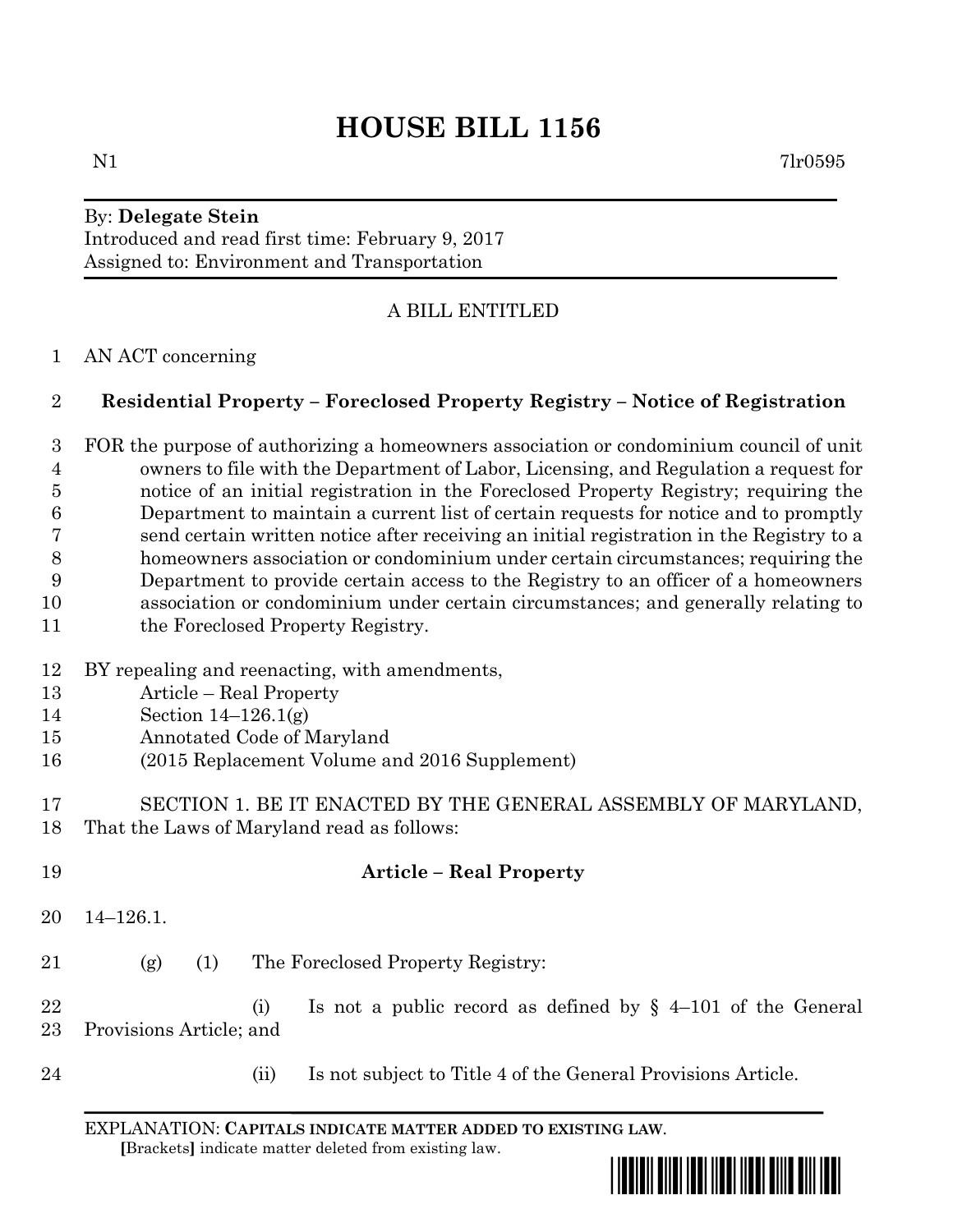**HOUSE BILL 1156**

 (2) The Department may authorize access to the Foreclosed Property Registry only to local jurisdictions, their agencies, and representatives and State agencies. (3) Notwithstanding paragraphs (1) and (2) of this subsection, the Department or a local jurisdiction may provide information for a specific property in the Foreclosed Property Registry to: (i) A person who owns property on the same block; or (ii) A homeowners association or condominium in which the property is located. **(4) (I) A HOMEOWNERS ASSOCIATION OR CONDOMINIUM COUNCIL OF UNIT OWNERS MAY FILE WITH THE DEPARTMENT A REQUEST FOR NOTICE OF AN INITIAL REGISTRATION IN THE FORECLOSED PROPERTY REGISTRY. (II) A REQUEST FOR NOTICE SHALL INCLUDE: 1. FOR A HOMEOWNERS ASSOCIATION: A. THE NAME AND ADDRESS OF THE PRINCIPAL OFFICE OF THE HOMEOWNERS ASSOCIATION; B. A LEGAL DESCRIPTION OF THE BOUNDARIES OF THE DEVELOPMENT THAT IS SUBJECT TO THE AUTHORITY OF THE HOMEOWNERS ASSOCIATION OR A COPY OF THE DECLARATION AND PLAT FOR THE HOMEOWNERS ASSOCIATION; AND C. THE STREET ADDRESSES OF THE INDIVIDUAL LOTS LOCATED WITHIN THE DEVELOPMENT; OR 2. FOR A CONDOMINIUM, THE NAME AND ADDRESS OF THE PRINCIPAL OFFICE OF THE CONDOMINIUM AND THE STREET ADDRESSES OF THE INDIVIDUAL UNITS OF THE CONDOMINIUM. (III) THE DEPARTMENT SHALL MAINTAIN A CURRENT LISTING OF REQUESTS FOR NOTICE FILED UNDER THIS PARAGRAPH. (IV) 1. EXCEPT AS PROVIDED UNDER SUBPARAGRAPH (V) OF THIS PARAGRAPH, AFTER RECEIVING AN INITIAL REGISTRATION OF A RESIDENTIAL PROPERTY LOCATED IN A HOMEOWNERS ASSOCIATION OR CONDOMINIUM THAT HAS FILED A VALID REQUEST FOR NOTICE UNDER THIS PARAGRAPH, THE DEPARTMENT**